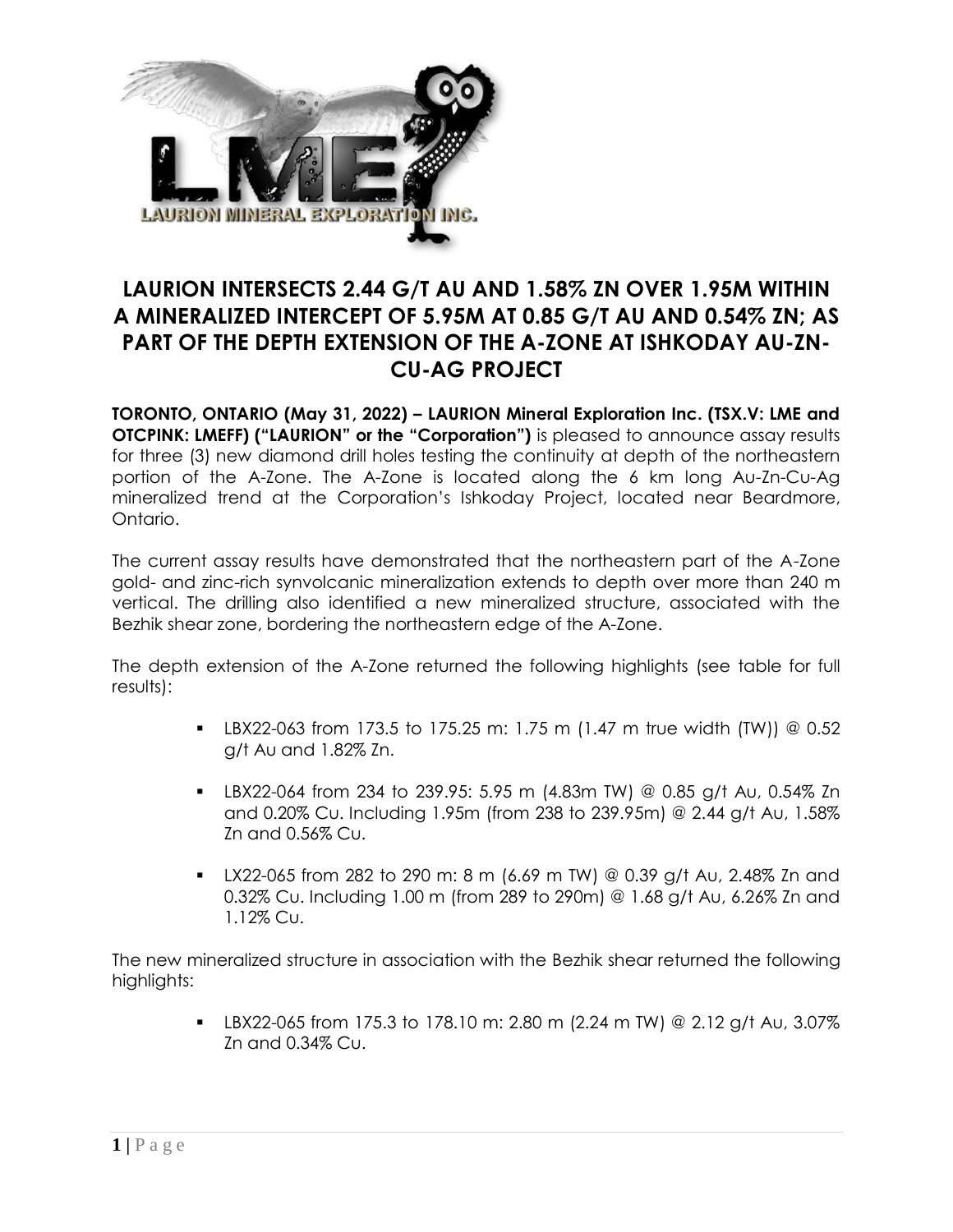This new mineralized area is open to the southwest and the A-Zone remains open at depth. The extensions are further tested by LBX22-077, LBX22-078, LBX22-079 and LBX22- 080 (assay pending).

### **Current Drilling and Objectives**

- A total of 10,191 m in twenty-seven diamond drill holes have been drilled to date with assays pending for eight drill holes in the McLeod Zone and six drill holes between the A-Zone and McLeod Zone, in which all drill holes have intercepted the stacked veins.
- The drill is currently in the McLeod zone to test its continuity to the southwest where the stacked veins coincide with a large magnetic high anomaly. Seven drill holes are planned in this zone.
	- Further drilling is also planned to test: (i) the western connection between the A-Zone and the McLeod Zone; and (ii) The mineralized gold Joe vein in McLeod Zone; identified through surface sampling.

| Hole ID   | <b>From</b> | To     | Core Length | True Width* | Au    | Zn   | Cu   | Ag    |
|-----------|-------------|--------|-------------|-------------|-------|------|------|-------|
|           | (m)         | (m)    | (m)         | (m)         | (g/t) | (%)  | (%)  | (g/t) |
| LBX22-063 | 10.50       | 14.90  | 4.40        | 3.80        | 0.15  | 0.72 | 0.03 | 1.92  |
| LBX22-063 | 100.00      | 108.50 | 8.50        | 7.22        | 0.19  | 0.09 | 0.03 | 7.22  |
| LBX22-063 | 173.50      | 175.25 | 1.75        | 1.47        | 0.52  | 1.82 | 0.20 | 12.79 |
| including | 174.45      | 175.25 | 0.80        |             | 1.02  | 3.18 | 0.34 | 23.70 |
| LBX22-064 | 234.00      | 239.95 | 5.95        | 4.83        | 0.85  | 0.54 | 0.20 | 11.72 |
| including | 238.00      | 239.95 | 1.95        |             | 2.44  | 1.58 | 0.56 | 33.95 |
| LBX22-064 | 275.30      | 276.00 | 0.70        | 0.56        | 0.37  | 4.07 | 0.31 | 14.00 |
| LBX22-065 | 15.40       | 16.55  | 1.15        | 0.92        | 0.86  | 1.89 | 0.06 | 5.35  |
| LBX22-065 | 175.30      | 178.10 | 2.80        | 2.24        | 2.12  | 3.07 | 0.34 | 20.14 |
| LBX22-065 | 218.20      | 219.70 | 1.50        | 1.26        | 0.54  | 2.51 | 0.23 | 9.86  |
| LBX22-065 | 282.00      | 290.00 | 8.00        | 6.69        | 0.39  | 2.48 | 0.32 | 13.96 |
| including | 282.00      | 287.00 | 5.00        |             | 0.26  | 2.60 | 0.26 | 12.72 |
| including | 289.00      | 290.00 | 1.00        |             | 1.68  | 6.26 | 1.12 | 39.50 |

## **A-Zone Assay Results Highlights**

\* True widths are calculated based on an average dip of 70° towards N330° for the mineralized zones

Please refer to the schematic sections shown in [Figure1,](https://www.laurion.ca/investors/image-gallery/#&gid=1&pid=48) [Figure 2,](https://www.laurion.ca/investors/image-gallery/#&gid=1&pid=49) [Figure 3](https://www.laurion.ca/investors/image-gallery/#&gid=1&pid=50) and [Figure 4.](https://www.laurion.ca/investors/image-gallery/#&gid=1&pid=51)

## **Sampling Analysis and Laboratory**

Samples from the 2022 drilling were cut and sent for analysis. Preparation and analysis were completed at the Actlabs (ISO 9001:2015) laboratory in Thunder Bay, Ontario.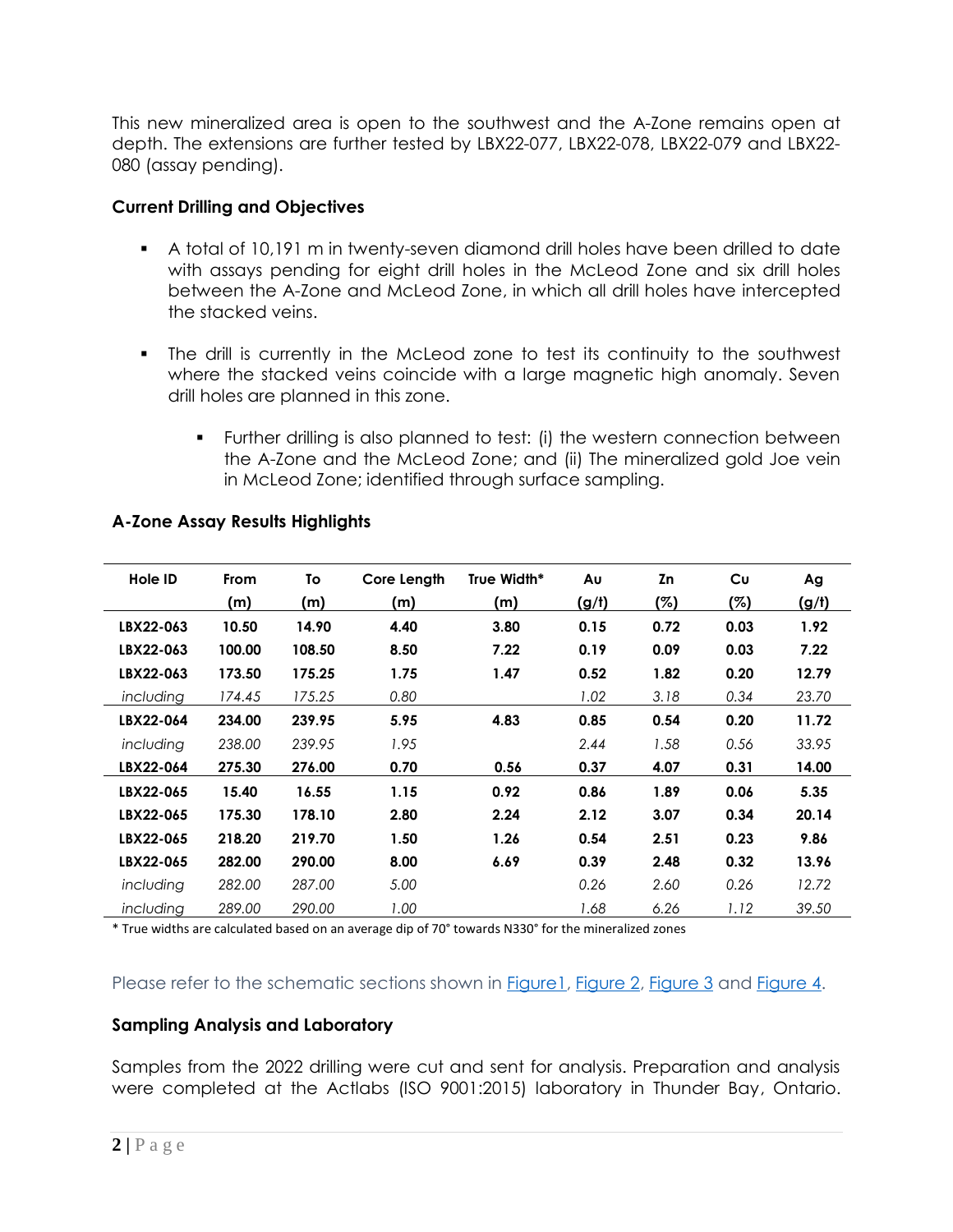Actlabs is an internationally recognized laboratory that provides geochemical sample preparation, analytical procedures and data management solutions.

LAURION uses a quality assurance/quality control (QA/QC) program that monitors the chain of custody of samples and includes the insertion of blanks (5% of the announced results), duplicates (3% of the announced results) and standard reference material (5% of the announced results) in each batch of samples sent for analysis. Drill core is photographed, logged and cut in half, with one half retained in a secured location for verification purposes and one half shipped for analysis.

The entire sample is crushed to 80% passing 2 mm and a riffle split of 250 grams is taken and pulverized to 95% passing 105 µm (RX1). Samples are analyzed by four-acid digestion/ICP-MS package for 36 elements (1F2). Additionally, samples are analyzed for Au using a firing assay from a 50-gram pulp (1A2B-50). Overlimit samples values for zinc (>1%) and Pb (>0.5%) are re-assayed using a four-acid digestion overlimit method with ICP-AES 9 (8-4 Acid over limit).

No QA/QC issues were noted with the results reported herein.

#### **Qualified Person**

The technical contents of this release were reviewed and approved by Jean-Philippe Paiement, PGeo, MSc, a consultant to LAURION, and a qualified person as defined by National Instrument 43-101 – *Standards of Disclosure for Mineral Projects*.

## *About LAURION Mineral Exploration Inc.*

The Corporation is a junior mineral exploration and development company listed on the TSXV under the symbol LME and on the OTCPINK under the symbol LMEFF. The Corporation currently has 252,384,022 outstanding shares, of which approximately 81% of LAURION's issued and outstanding shares are owned and controlled by Insiders who are eligible investors under the "Friends and Family" categories.

LAURION's emphasis is on the development of its flagship project, the 100% owned midstage 47 km<sup>2</sup> Ishkoday Project, and its gold-silver and gold-rich polymetallic mineralization with a significant upside potential. The mineralization on Ishkoday is open at depth beyond the current core-drilling limit of -200 m from surface, based on the historical mining to a -685 m depth, in the past producing Sturgeon River Mine. The Brenbar Property, which was acquired in 2020 and is contiguous with the Ishkoday Property, hosts the historic Brenbar Mine. LAURION believes the mineralization to be a direct extension of mineralization from the Ishkoday Property.